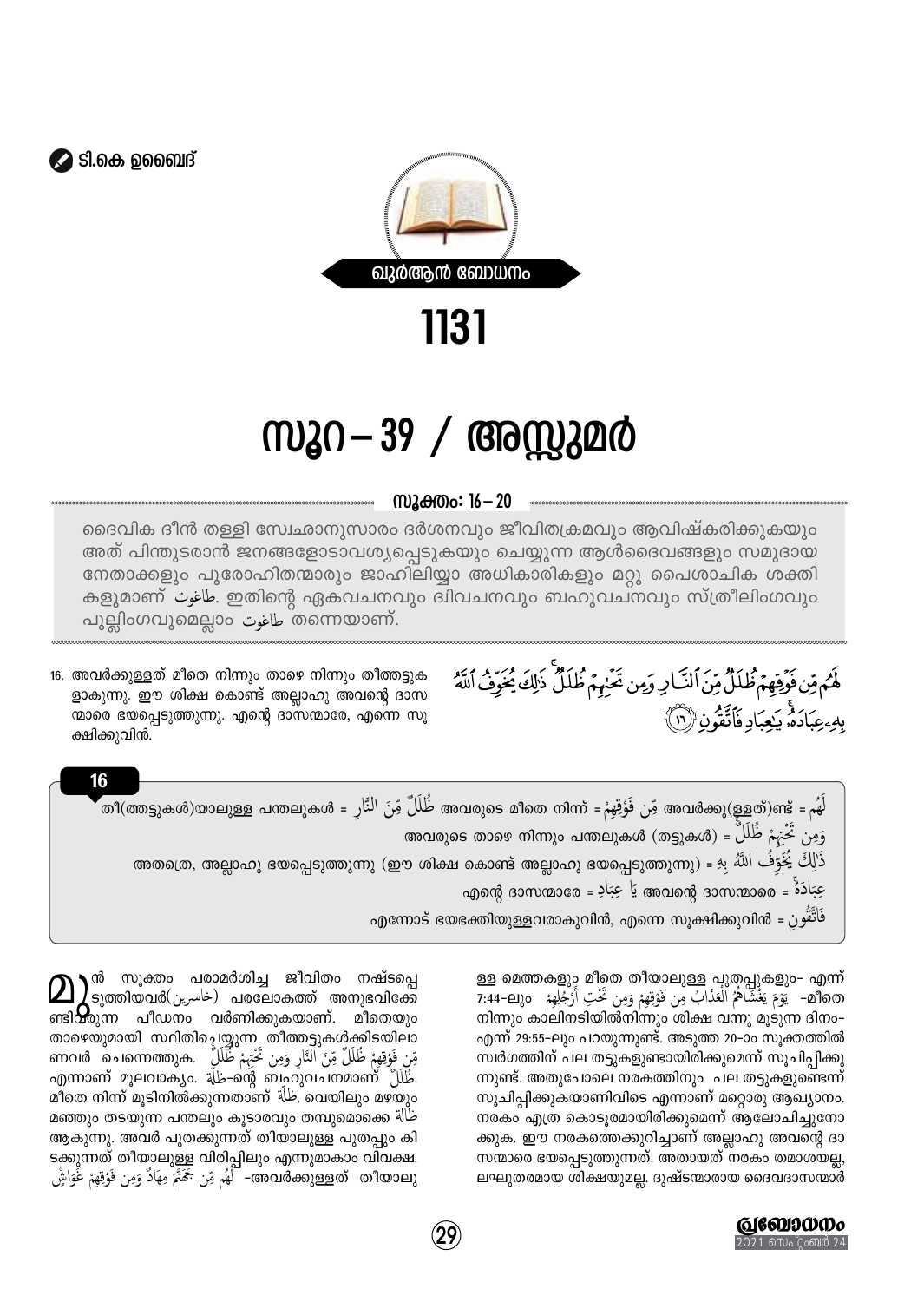

ഭീകരാവസ്ഥയിൽനിന്ന് രക്ഷപ്പെടുകൊള്ളുക. നിങ്ങൾക്ക് ആ രക്ഷാമാർഗം കാണിച്ചുതരാനാണ് ഞാൻ പ്രവാചകവ രൃന്മാരെ നിയോഗിച്ചയച്ചിരിക്കുന്നത്. ●

وَٱلَّذِينَ ٱجۡتَنَبُوا۟ ٱلظَّٰفُوتَ أَن يَعۡبُدُوهَا وَأَنابُوٓا۟ إِلَى ٱللَّهِ لَهُمُ ٱلۡبُثۡمَرَىٰ

فَيَشْرَعِيَادِ ((١٧)

അനുഭവിക്കേണ്ടിവരുന്ന അലംഘനീയമായ ദുർവിധിയാ ണത്. അതിനാൽ എന്റെ ദാസന്മാരേ, എന്നെ ഭയപ്പെട്ട് എ ന്റെ വിധിവിലക്കുകൾ പാലിക്കുന്നതിലൂടെ നിങ്ങൾ ആ

17. പൈശാചിക ദുശ്ശക്തികൾക്കു വഴിപ്പെടുന്നത് വർജിച്ച് അല്ലാഹുവിലേക്കു മടങ്ങിയവരുണ്ടല്ലോ, അവർക്കു സു വിശേഷം. പ്രവാചകൻ എന്റെ ദാസന്മാരെ സുവാർത്ത അറിയിച്ചുകൊള്ളുക.

|  | وَالَّذِينَ اجْتَنَبُوا الطَّاغُوتَ = 3,0000 (കൾക്കു) വർജി(مَا)ക്കുകയും =فَالَّذِينَ اجْتَنَبُوا الط              |
|--|-------------------------------------------------------------------------------------------------------------------|
|  | اَّن يَعْبُدُوهَا = (അവക്ക് ചെയ്യുന്നത് (വഴിപ്പെടുന്നത്) = أَن يَعْبُدُوهَا                                       |
|  | അവർ അല്ലാഹുവിലേക്കു മട(ങ്ങിയവരുണ്ടല്ലോ)ങ്ങുകയും ചെയ്തു = وَأَنَابُوا إِلَى اللَّهِ                                |
|  | لَهُمُ الْبُشْرَىٰۚ = അതിയോടെ സുവിശേഷം അറിയിച്ചുകൊള്ളുക = فَالْمُ الْمُشْرَىٰ = ഫ്രാചകൻ) എന്റെ ദാസന്മാരെ സുവിശേഷം |
|  |                                                                                                                   |

ദർശനവും ജീവിതക്രമവും ആവിഷ്കരിക്കുകയും അത് പിന്തു ടരാൻ ജനങ്ങളോടാവശ്യപ്പെടുകയും ചെയ്യുന്ന ആൾദൈവങ്ങ ളും സമുദായ നേതാക്കളും പുരോഹിതന്മാരും ജാഹിലിയ്യാ അധികാരികളും മറ്റു പൈശാചിക ശക്തികളുമാണ് . ഇതിന്റെ ഏകവചനവും ദ്വിവചനവും ബഹുവചനവും സ്ത്രീ ലിംഗവും പുല്ലിംഗവുമെല്ലാം طاغوت തന്നെയാണ്. ഇവിടെ ഉപയോഗിച്ചിരിക്കുന്നത് ബഹുവചനമായിട്ടാണെന്ന് തുടർ ന്നുള്ള أن يَعْبُدُوهَا) യിലെ 'ها' സൂചിപ്പിക്കുന്നു. ത്വാഗൂത്തിന്റെ വർജനം അവയെ ഇബാദത്ത് ചെയ്യുന്നത് വർജിക്കുകയാണ്. ഒരു ശക്തിക്ക്, അല്ലെങ്കിൽ വ്യക്തിക്ക് നിരുപാധികമായ ആ ധിപത്യവും ശാസനാധികാരവും സമ്മതിച്ചുകൊടുക്കുകയും അതിന്റെ ശാസനകളെ ആതൃന്തികമായ വണക്കത്തോടെ, വിധേയത്വത്തോടെ അനുസരിക്കുകയുമാണ് വിശാലമായ അർഥത്തിൽ ഇബാദത്ത്. ഈ അർഥത്തിലുള്ള ത്വാഗൂത്തീ വിധേയത്വം വർജിക്കുകയും തന്റെ മേലുള്ള പരമാധികാ രം അല്ലാഹുവിനു മാത്രം സമ്മതിച്ചുകൊടുക്കുകയും തന്റെ ആതൃന്തികമായ വണക്കം അവനുമാത്രം സമർപ്പിക്കുകയും – انَابُوا الى اللهِ – ചെയ്യുന്നവരാകുന്നു സത്യവിശ്വാസികൾ. ഈ ആദർശം കൈക്കൊള്ളുന്നതിന്റെ പേരിൽ അവർക്ക് ഈ ലോകത്ത് ചില നഷ്ടങ്ങളുണ്ടായേക്കാം. മർദനങ്ങളും പീഡ നങ്ങളും അനുഭവിക്കേണ്ടിവന്നേക്കാം. എന്നാലും അവർക്കു സുവിശേഷമുണ്ട്. അവരുടെ കച്ചവടം ഏറ്റം ലാഭകരമാകുന്നു എന്ന സുവിശേഷം. ഈ ലോകത്തു നേരിട്ട ക്ഷണികവും നിസ്സാരവുമായ നഷ്ടങ്ങൾക്കു പകരം പരലോകത്ത് ഒരി ക്കലും ക്ഷയിച്ചുപോകാതെ ശാശ്വതമായി നിലനിൽക്കുന്ന മഹത്തായ ലാഭമാണ് അവരെ കാത്തിരിക്കുന്നത്. കൂടെയു ള്ള അത്തരം വിശ്വാസികളെ പ്രവാചകൻ ഇപ്പോൾ തന്നെ ആ മഹാലാഭത്തിന്റെ സുവാർത്ത അറിയിച്ചുകൊള്ളുക. ●

ٱلَّذِينَ يَسۡتَعِعُونَ ٱلۡقَوۡلَ فَيَـتَّبِعُونَ أَحۡسَـنَهُۥ ۚ أُوۡلَـٰٓيۡكَ ٱلَّذِينَ هَدَنْهُمُ ٱللَّهُ وَأُوْلَيْهَكَ هُمُ أُوْلُواْ ٱلْأَلْبَبِ ﴿ إِنَّ

പഞ്ചത്തിന്റെ യഥാർഥ വിധാതാവായ അല്ലാഹുവി ∫ 记️ തെ വെടിഞ്ഞ് അവന്റെ അടിമകളായ സൃഷ്ടികളെ ദൈവങ്ങളാക്കി വഴിപ്പെടുന്നവരുടെ ദുർഗതി വിവരിച്ചശേ ഷം ദൈവേതര ദുശ്ശക്തികളെയെല്ലാം വർജിച്ച് അല്ലാഹു വിന് വഴിപ്പെടുന്നവരുടെ സദ്ഗതി വ്യക്തമാക്കുകയാണ്. <u>ഇവിടെ പരാമർശിക്കുന്ന حاغوت എന്താണെന്ന് 2:256, 57</u> സൂക്തങ്ങൾക്കു താഴെ *ഖുർആൻ ബോധനം* ചർച്ച ചെയ്തി ട്ടുണ്ട്. *അന്നിസാഅ്, അൽ മാഇദ, അന്നഹ്ൽ* സുറകളിലും പരാമർശിക്കപ്പെട്ടിരിക്കുന്നു. വിഗ്രഹം, മനുഷ്യൻ, ജിന്ന്, ചെകുത്താൻ തുടങ്ങി അല്ലാഹുവല്ലാത്ത ആരാധിക്കപ്പെടു ന്നതെല്ലാം ഉൾപ്പെടുന്നതാണ് ചിغوت എന്നാണ് മുഫസ്സിറു കൾ പൊതുവിൽ അഭിപ്രായപ്പെട്ടിട്ടുള്ളത്. ഭാഷാർഥത്തിൽ സത്യധർമങ്ങൾ സ്വയം ധിക്കരിക്കുകയും അതിൽ തനിക്കു വിധേയരാവാൻ മറ്റുള്ളവരെ നിർബന്ധിക്കുകയും ചെയ്യുന്ന ശക്തിയാണ് صاغوت . ഈ ഭാഷാർഥത്തെ ആസ്പദമാക്കി അ ല്ലാമാ ശഅ്റാവി അഭിപ്രായപ്പെടുന്നത്, കുഫ്റിനും ശിർക്കി നും മറ്റുള്ളവരെ നിർബന്ധിക്കുന്ന മനുഷ്യരും ജിന്നുകളും ചെകുത്താന്മാരും മറ്റു ജാഹിലിയ്യാ ശക്തികളുമാണ് حاغوت എന്നാണ്. വിഗ്രഹങ്ങളും മറ്റ് അചേതനമായ ആരാധ്യവസ് തുക്കളും صَاغوت ആകുന്നില്ല. അവയൊന്നും ആരെയും ധിക്ക രിക്കുകയോ ധിക്കരിക്കാൻ മറ്റുള്ളവരെ നിർബന്ധിക്കുകയോ ചെയ്യുന്നില്ലല്ലോ. അതിനൊന്നുമുള്ള കഴിവും അധികാരവും അവക്കില്ല. ഈസാ നബിയെപ്പോലെ ആരാധിക്കപ്പെടുന്ന പുണ്യാത്മാക്കളും أطاغوت എംപടുന്നില്ല. അവർ തങ്ങളെ ആരാധിക്കണമെന്ന് ആരോടും ആവശ്യപ്പെട്ടിട്ടില്ല. അവരുടെ അറിവോ സമ്മതമോ ഇല്ലാതെ മറ്റു أغوت ആണ് അവരെ ആരാധിക്കാൻ ജനങ്ങളോട് ആവശ്യപ്പെട്ടത്.

ഇതനുസരിച്ച് ദൈവിക ദീൻ തള്ളി സ്വേഛാനുസാരം

18. വചനങ്ങൾ ശ്രദ്ധിച്ചു കേൾക്കുകയും എന്നിട്ടതിൽ ഏറ്റം വിശിഷ്ടമായതിനെ പിന്തുടരുകയും ചെയ്യുന്ന വർ, അത്തരക്കാരാകുന്നു അല്ലാഹു സന്മാർഗമരുളിയ വർ. സദ്ബുദ്ധിയുള്ളവരും അവർ തന്നെ.

 $\bf(30)$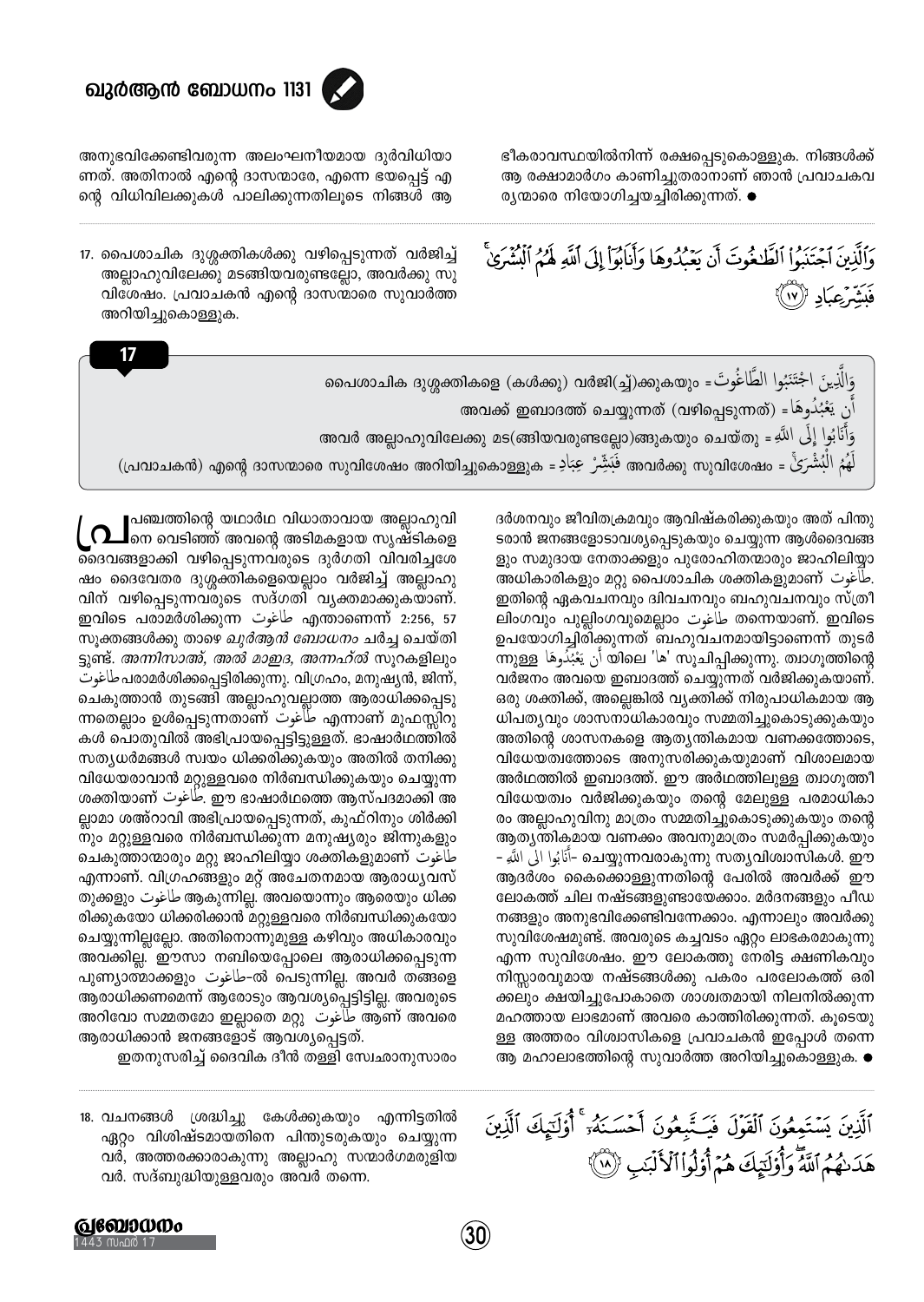

## ഖുർആൻ ബോധനം 1131

18

الَّذِينَ يَستُتَعِعُونَ الْقَوْلَ = അനിട്ട് പിന്തുടരുകയും ചെയ്യുന്നവർ فَيَتَّبِعُونَ = എന്നിട്ട് പിന്തുടരുകയും ചെയ്യുന്നവർ أَحْستَنَهُ = അക്കൂട്ടർ (അത്തരക്കാർ) ആകുന്നു = أَولَـٰئِكُ അതി(ൽ)ന്റെ ഏറ്റം വിശിഷ്ടമായതിനെ = أَحْستَن الَّذِينَ هَدَاهُمُ اللَّهُ = (മാർഗത്തിലാക്കിയതാരെയാണോ അവർ (സന്മാർഗമരുളിയവർ) = الَّذِينَ هَدَاهُمُ ا وَأُولَٰٓئِكَ هُمْ = തദ്ബുദ്ധിയുള്ളവരും أُولُو الْأَلْبَابِ = സദ്ബുദ്ധിയുള്ളവരും

> ലും അറേബ്യൻ ജാഹിലീ പാരമ്പര്യവുമായിരുന്നു. പ്രവാചക ശിഷ്യന്മാരിൽ സൽമാനുൽ ഫാരിസി, സുഹൈബ് തുടങ്ങി പൂർവകാലത്ത് ക്രിസ്ത്യാനികളായിരുന്നവരും മദീനയിലെ ജൂതപണ്ഡിതന്മാരിൽ പലരും ഇസ്ലാം സ്വീകരിച്ചത് ഈ ആഖ്യാനങ്ങളെല്ലാം താരതമ്യം ചെയ്തു പഠിച്ചാണ്. ഇക്കാ ലത്ത് ആഖ്യാനങ്ങൾ ഇപ്പറഞ്ഞവയിൽ പരിമിതമല്ല. ദൈവി കം എന്നവകാശപ്പെടുന്ന ഗ്രന്ഥങ്ങൾ തന്നെ മറ്റു ചിലതുണ്ട്. കൂടാതെ ഒട്ടേറെ ആധുനിക ജീവിത ദർശനങ്ങളും പ്രത്യയ ശാസ്ത്രങ്ങളും വേറെയും. അവയെല്ലാം പഠിച്ച് വിശകലനം ചെയ്യുക എളുപ്പമല്ല. എങ്കിലും സതൃവിശ്വാസി കഴിയുന്നത്ര എല്ലാ ആഖ്യാനങ്ങളും കേൾക്കുകയും പരിശോധിക്കുകയും ചെയ്യേണ്ടതുണ്ട്. അതുവഴി വിശ്വാസത്തിന്റെയും വിവരത്തി ന്റെയും അടിത്തറ വികസിച്ചുകൊണ്ടിരിക്കും. ഖുർആനും ഭൗതിക ആഖ്യാനങ്ങളും തമ്മിൽ അടിസ്ഥാനപരമായി താര തമ്യമില്ല എന്നും മനസ്സിലാക്കേണ്ടതുണ്ട്. ഖുർആൻ അവകാ @o ealaത്തിന്റെ وَ`` تَنزِيلُ اْلْكِتَابِ مِنَ اللَّهِ الْغَزْيِزِ الْحَكِيمِ `` അപ്പടുന്നത് അവതരണം അജയ്യനും അഭിജ്ഞനുമായ അല്ലാഹുവിങ്കൽ றூ) تَنْزِيلُ الْكِتَابِ لَا رَيْبَ فِيهِ مِن رَّبِّ الْعَالَمِينَ آ(39:1- mlmɔകʌ̥m̥, -39:1 വേദം അവതരിച്ചത് നിശ്ചയം, സർവലോക വിധാതാവിങ്കൽനി ന്നാകുന്നു -32:2) എന്നാകുന്നു. അങ്ങനെയൊരു സർവലോക വിധാതാവിനെ അംഗീകരിക്കാത്തവയാണ് ആധുനിക ദർ ശനങ്ങളേറെയും. ദൈവത്തിന്റെ ആസ്തികൃത്തെക്കുറിച്ച് ആരുടെ നിലപാടാണ് ശരി എന്നു തീരുമാനിക്കുന്നതോടെ

> മൗലികമായ വിശിഷ്ടാഖ്യാനം ഏതെന്നു തെളിയുന്നു. വചനങ്ങൾ ശ്രദ്ധിച്ചു കേൾക്കുകയും എന്നിട്ട് ഏറ്റം ശ്രേഷ്ഠമെന്നു ബോധൃമായത് സ്വീകരിച്ച് അനുകരിക്കുകയും ചെയ്യുന്നവരാണ് അല്ലാഹുവിന്റെ മാർഗദർശനം ലഭിച്ചവർ. لَّئِكَ الَّذِينَ هَدَاهُمُ اللَّهُ (അ്ക്കൂട്ടരാണ് അല്ലാഹു മാർഗദർശനം ചെ ത്തവർ) എന്ന വാക്യം ശ്രദ്ധേയമാകുന്നു. فَاللَّهُ يَهْدِي مَن يَشَاءُ ല്ലാഹു അവനിഛിക്കുന്നവർക്ക് സന്മാർഗദർശനം നൽകുന്നു പ്പെടുന്നവരെ നിനക്ക് സന്മാർഗത്തിലാക്കാനാവില്ല. പ്രത്യുത, അ്ല്ലാഹു അവനിഛിക്കുന്നവരെ സന്മാർഗത്തിലാക്കുകയാണ് هഅവനിഛിക്കുന്നവരെ) يُضِلُّ مَن يَشَاءُ وَيَهْدِي مَن يَشَاءُ ,(28:56-വഴി തെറ്റിക്കുന്നു, ഇഛിക്കുന്നവരെ സന്മാർഗത്തിലാക്കുന്നു) എന്നിങ്ങനെ ഖുർആൻ ആവർത്തിച്ചു പറഞ്ഞിട്ടുള്ളതിന്റെ പൊരുൾ ഈ വാക്യം തുറന്നു കാണിക്കുന്നു. സത്യം അ് റിയുക, അറിഞ്ഞ സത്യത്തെ അംഗീകരിക്കുകയും അനു സരിക്കുകയും ചെയ്യുക എന്ന നിഷ്കളങ്ക ലക്ഷ്യത്തോടെ സത്യാമ്പേഷണം നടത്തുന്നവരെയാണ് അവൻ സന്മാർഗദർ ശനം ചെയ്യാൻ ഉദ്ദേശിക്കുന്നത്. അങ്ങനെ സത്യാമ്പേഷണം നടത്തുന്നവർ മാത്രമാകുന്നു സദ്ബുദ്ധിയുള്ളവർ. ദുഷ്ട ലക്ഷ്യങ്ങൾക്കു വേണ്ടി വക്രമാർഗങ്ങളിലൂടെ സഞ്ചരിക്കു ന്നവരെ അവൻ ആ മാർഗത്തിൽതന്നെ മുന്നോട്ടുപോകാൻ അനുവദിക്കുന്നു. ●

 $\boldsymbol{\Omega}$   $\mathbf{O}$ സൂക്തത്തിന് രണ്ട് ആശയതലമുണ്ട്. ഒന്ന് മുൻ സൂ<br>ക്തവുമായി ബന്ധിപ്പിച്ചുകൊണ്ടുള്ളതും മറ്റേത് സ്വ തന്ത്രവും. മുൻസൂക്തവുമായി ബന്ധിപ്പിക്കുമ്പോൾ, അതിലെ അന്ത്യപദമായ - جباد - ഐ, ദാസന്മാരുടെ വിശേഷണമാണിത്. لاستاع) (ശ്രദ്ധിച്ചു കേട്ട് മനസ്സിലാക്കുക)-ൽനിന്നുള്ള വർത്തമാന ്രിയയാണ് سنة രണ്ടു വ്യാഖ്യാനത്തിലും ഇതിന്റെ അർഥാ الْقَوْلَ @amֶxതന്നെ. സൂക്തം حباد -ന്റെ വിശദീകരണമാകുമ്പോൾ الْقَوْلَ -നെ ഖുർആൻ സൂക്തങ്ങളും പ്രവാചക പ്രഭാഷണങ്ങളുമാ യിട്ടാണ് കണക്കാക്കപ്പെടുന്നത്. ഖുർആനും പ്രവാചകനും, സാധാരണ നന്മകളും ഏറ്റം വിശിഷ്ടമായ നന്മകളും കൽ പിക്കുന്നുണ്ട്. ഉദാഹരണം: ഖുർആൻ 2:178-ൽ കൊലപാത കിക്ക് പ്രതിക്രിയാ വധം വിധിക്കുന്നു. ഒപ്പം ഇപ്രകാരവും -എന്നാൽ കൊല്പാതകിയോട് അ്യാളുടെ സഹോദരൻ ദാ ക്ഷിണ്യം കാണിക്കുന്നുവെങ്കിൽ ന്യായമായ നഷ്ടപരിഹാ രത്തിന്മേൽ ഒത്തുതീരേണ്ടതുമാകുന്നു. ഇവിടെ കൊലക്ക് കൊല നല്ലതാണെങ്കിലും അതിനേക്കാൾ നല്ലത് കൊലപാ തകിയോട് വിട്ടുവീഴ്ച ചെയ്തു നഷ്ടപരിഹാരം സ്ഥകരിച്ച് അയാളെ വധശിക്ഷയിൽനിന്ന് ഒഴിവാക്കുന്നതാണ്. ഒട്ടേറെ വിഷയങ്ങളിൽ ഇതുപോലെ ഖുർആൻ നല്ലതിനോടൊപ്പം ഏറ്റം നല്ലതും പറയുന്നുണ്ട്. ഖുർആനും സുന്നത്തും ഏറ്റം നല്ലതെന്ന് നിർദേശിച്ച കാര്യങ്ങൾ തെരഞ്ഞെടുത്ത് ചെയ്യു ന്നവരാണ് അല്ലാഹുവിങ്കൽനിന്നുള്ള സുവാർത്തക്ക് അർഹ രായ ദാസന്മാർ.

ഇതൊരു വിശിഷ്ടമായ പൊതു തത്ത്വമാകുന്നു എന്ന താണ് സുക്തത്തിന്റെ രണ്ടാമത്തെ മാനം. എല്ലാ ആഖ്യാന ങ്ങളും സത്യാമ്പേഷണ താൽപര്യത്തോടെ ശ്രദ്ധിച്ചു കേൾ ക്കുക, എന്നിട്ട് വിവേചന ബുദ്ധിയോടെ അതിലെ സത്യവും മിഥ്യയും വിലയിരുത്തുക. ഏറ്റം ശരിയെന്നു ബോധ്യപ്പെട്ടത് സ്ഥീകരിക്കുകയും പിന്തുടരുകയും ചെയ്യുക– അതാണ് സത്യ ത്തിലും സന്മാർഗത്തിലും എത്തിച്ചേരാനുള്ള ശരിയായ ചര്യ. ആഖ്യാനങ്ങളിൽ ഏറ്റം വിശിഷ്ടമായത് ഖുർആൻ തന്നെ. മുൻവിധികളില്ലാതെ സത്യം കണ്ടെത്തണമെന്ന ആത്മാർഥ മായ അഭിവാഞ്ഛയോടെ സമീപിക്കുന്നവർക്ക് അതാണ് മനുഷ്യർക്ക് ഏറ്റം വിശിഷ്ടമായ ചര്യകൾ ഉപദേശിക്കുന്നതെ ന്ന് ബോധ്യപ്പെടുകയും അവരത് സ്വീകരിക്കുകയും ചെയ്യും. തെറ്റായ മുൻവിധികളോടു കൂടി വായിക്കുന്നവർക്ക് ഖുർആ നിലെ സതൃങ്ങൾ കണ്ടെത്താനാവില്ല. സ്വാർഥ താൽപര്യങ്ങ ളും ജഡികാസക്തികളും മുറുകെപ്പിടിച്ച് വായിക്കുന്നവർക്കും അതിന്റെ വെളിച്ചം അന്യമാകുന്നു. കേൾക്കുന്നതൊന്നും വി ചിന്തനത്തിനു വിധേയമാക്കാതെ തള്ളിക്കളയുന്നവരുടെയും കേൾക്കുന്നതൊക്കെ അന്ധമായി സ്വീകരിച്ചു പിൻപറ്റുന്നവരു ടെയും അവസ്ഥയും അതു തന്നെയാണ്. ഈ സുക്തത്തിന്റെ അവതരണ പശ്ചാത്തലത്തിൽ ആളുകൾക്ക് കേൾക്കാനുണ്ടാ യിരുന്ന ആഖ്യാനങ്ങൾ ഖുർആനു പുറമെ തൗറാത്തും ഇഞ്ചീ

19. തന്റെ മേൽ ശിക്ഷാവിധി സ്ഥിരപ്പെട്ടുകഴിഞ്ഞവൻ പ ിന്നെ രക്ഷപ്പെടുകയോ? നിനക്കു കഴിയുമെന്നോ, നരക ത്തിൽ വീണുകഴിഞ്ഞവനെ രക്ഷിക്കാൻ?

أَفَيَنَ حَقَّ عَلَيْهِ كَلِمَةُ ٱلْعَذَابِ أَفَأَنَتَ تُنقِذُمَن فِى ٱلنَّارِ ۚ (لَا ٱ